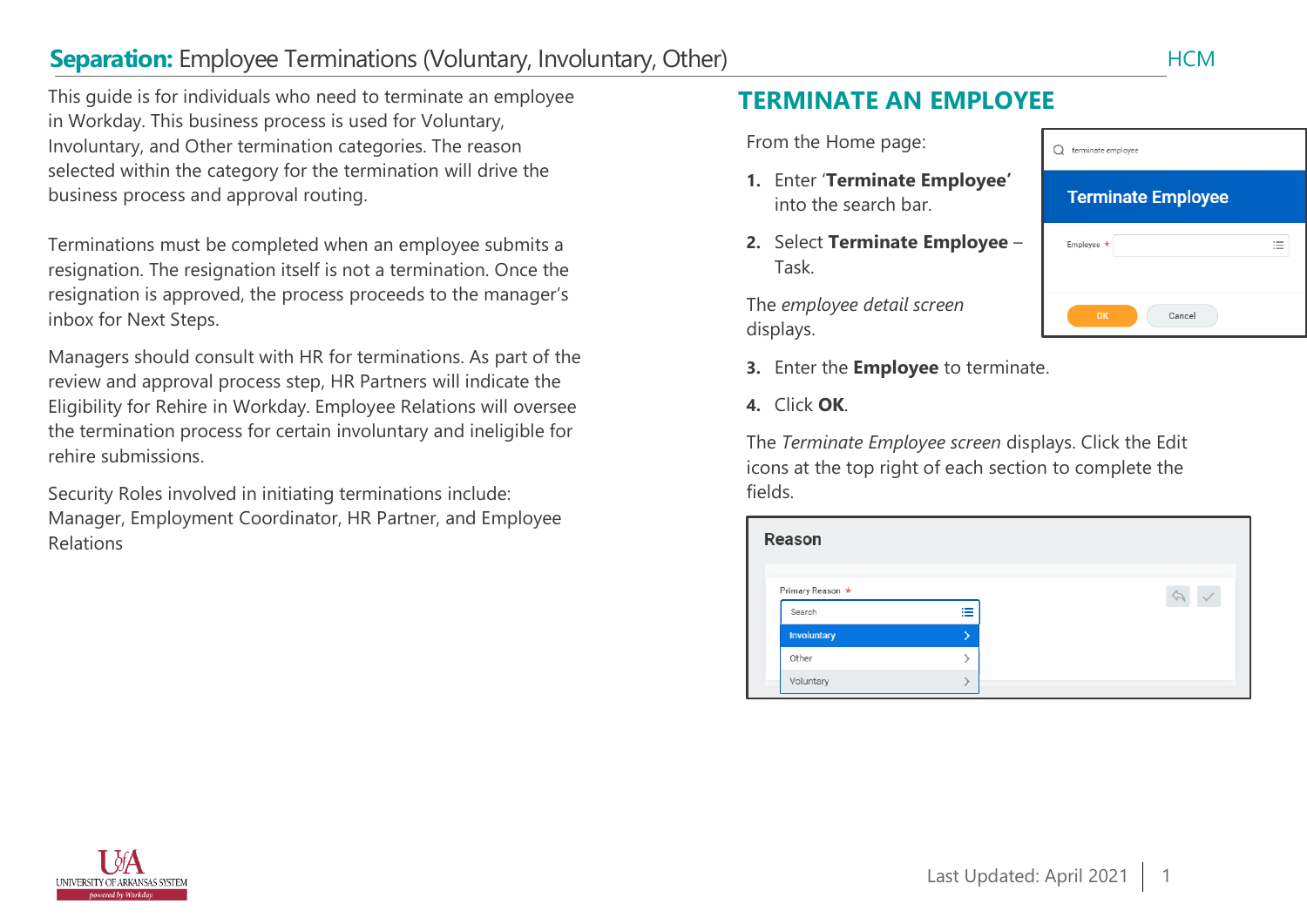#### **5.** Enter **Primary Reason**.

Note: Click the Drop-Down menu to reveal the Involuntary, Other, and Voluntary category options. Each option will give you a full list of the termination reasons available (e.g., Involuntary > For Cause, Other > Retirement, Voluntary >Resigned, etc.)

**6.** Complete the Details section (see next page).

| <b>Details</b>          |  |
|-------------------------|--|
| Termination Date *      |  |
| MM/DD/YYYY 向            |  |
| Last Day of Work *      |  |
| MM/DD/YYYY              |  |
| Pay Through Date *      |  |
| MM/DD/YYYY 向            |  |
| <b>Resignation Date</b> |  |
| MM/DD/YYYY 向            |  |

Note: Termination Date is the last day the worker will be an employee with your institution before their status is changed to terminated. Workday will populate the Last Day Worked and the Pay Through Date with the same date, but the dates can be changed.

**7.** Enter **Termination Date**.

- **8.** Enter **Last Day of Work**.
- **9.** Enter **Pay Through Date**.
- **10.** Close Position? If you check this box, the position will no longer be available. It is closed permanently.
- **11.** Is the position available for overlap? If the termination is future dated, this check box feature will become visible and available for selection. There can be two workers in the position for training purposes for up to two weeks.
- **12.** Click **Submit**.

## **NEXT STEPS**

After you click submit, the request will be sent for the necessary approvals.

In addition to approvals, there are many roles and responsibilities when it comes to terminating an employee.

These are dependent on the primary reason selected for the termination. Use the Process tab on the submitted transactions to know who and why other security roles are involved for the specific termination you may be processing.

Lets review some of the security roles and how they may be involved when completing a termination. This

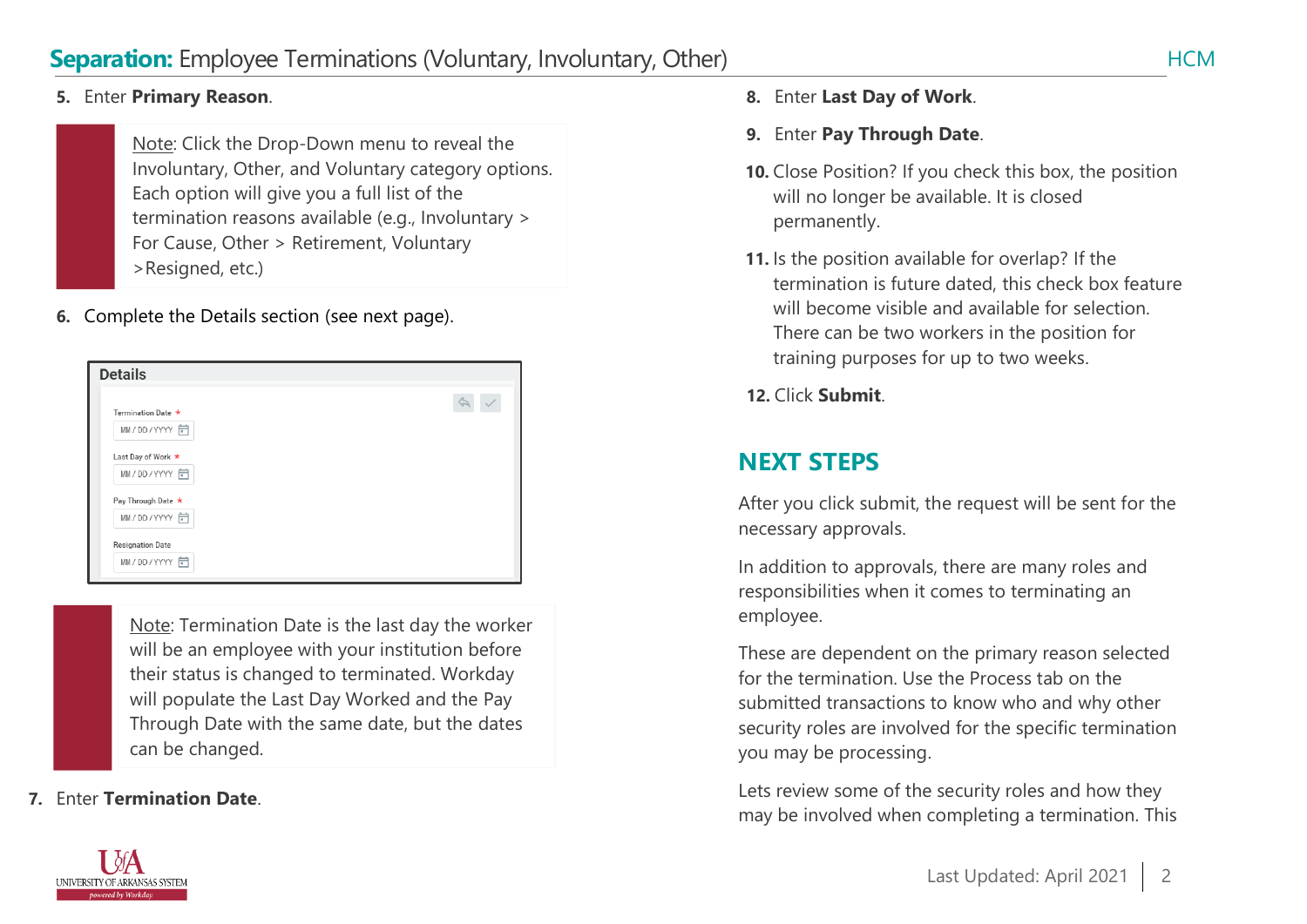listing roughly follows the termination business process steps.

#### **Manager**

The employee's manager may have tasks related to receiving a resignation or terminating an employee based on involuntary category reasons. Their tasks will include Managing Business Processes for the Worker.

Managing Business Processes for the Worker is where the manager looks at the tasks and assignments initially given to the departing worker and re-assigns them or cancels them.

#### **HR Partner**

The HR Partner can initiate the Termination, but they also can be the initial approver. As such, they have the opportunity to mark the terminating employee as "Not Eligible for Re-Hire". This means the employee is not eligible at any UA System institution. Selecting this option routes the process to an additional review and approver security role, Employee Relations. Towards the end of the termination process, the HR Partner will also review the exit interview questionnaire completed by the employee. Information from the completed questionnaire is to be used as feedback on improving the employee experience.

## **Employee Relations**

Employee Relations becomes involved as reviewer and approver when the "Not Eligible for Rehire" selection is made by the HR termination process following a resignation with the reason for "Involuntary" Remember, the termination process is just that  $-$  it



#### **Graduate Assistant Partner**

The Graduate Assistant Partner is involved early in the termination process if the employee leaving is a Graduate Assistant. Their task is to review and approve the termination and assess any outstanding graduate school items need to be addressed.

### **Security Partners**

Security Partners have several tasks. Initially, they are to review if there are security role assignments to the worker's position that may need to be adjusted.

### **Compensation Partner**

The Compensation Partner is involved if there are Period Activity Pay Assignments outstanding for the terminated worker. There may be instances where the worker has payments after the stated Pay Through Date. Their task is to verify payments and make any necessary adjustments.

## **Retiree Partner**

The Retiree Partner becomes involved with the termination process if the employee meets the criteria for Retiree status within the institution. Retiree status in Workday should align with retirement eligibility requirement in Board Policy. This status is when the reason for termination is retirement, and the worker is

Partner. Employee Relations is also involved during the